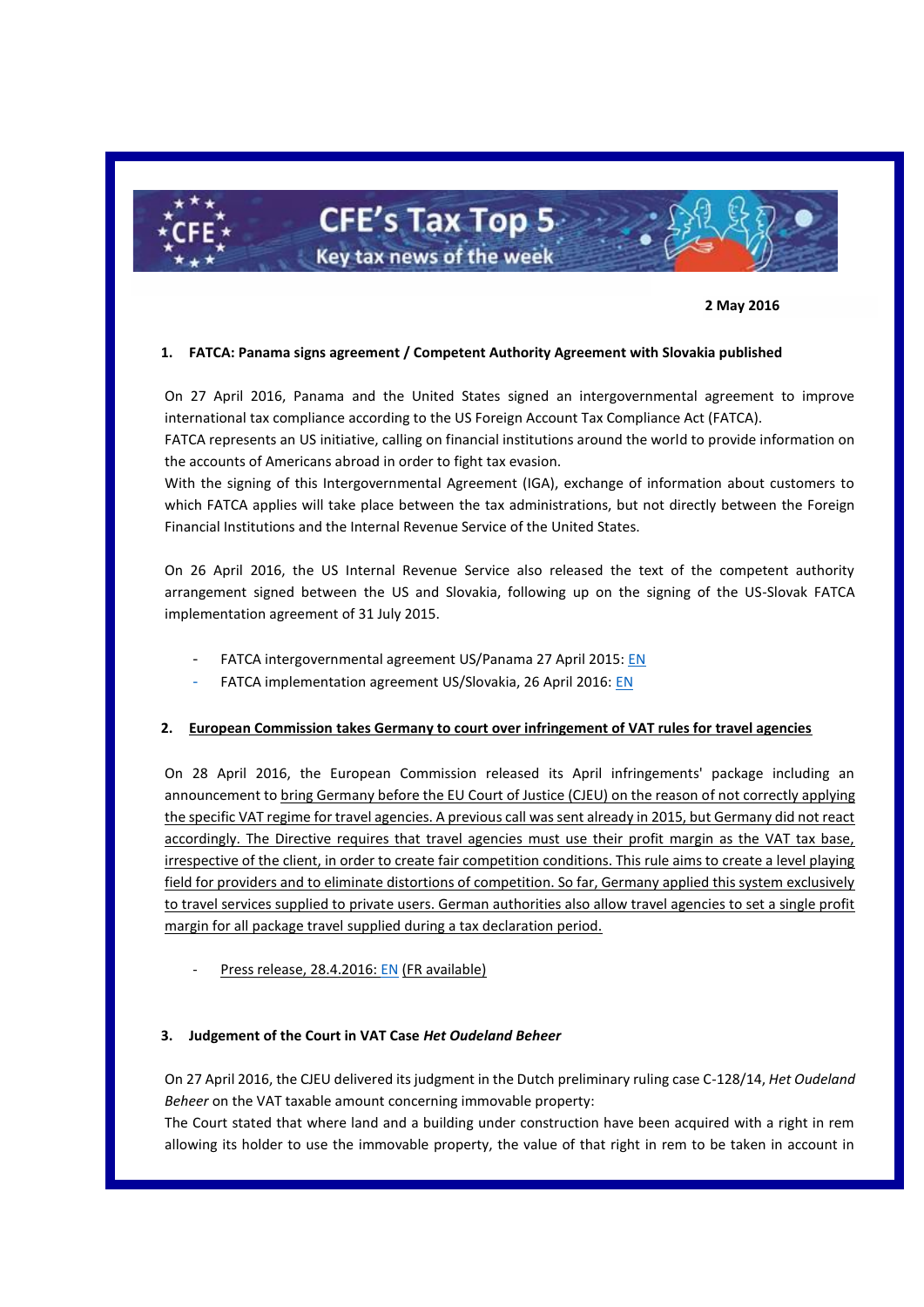calculating the taxable amount of a supply, corresponds to the value of the amount to be paid in consideration each year for the remainder of the long lease granting the right in rem.

The value of this right and the cost of completing the building built on that land may be included in the taxable amount of a supply where the taxable person has already paid VAT on that value and that cost, but also deducted the VAT immediately and in full.

Link to CJEU Case C-128/14[: EN](http://curia.europa.eu/juris/document/document.jsf?text=&docid=177350&pageIndex=0&doclang=en&mode=req&dir=&occ=first&part=1&cid=781271) (all languages)

# **4. Commission calls on Germany to amend its VAT rules on cross-border road passenger transport**

On April 28, 2016 the European Commission sent a request to Germany to amend its VAT rules on cross-border road passenger transport. Germany currently applies VAT rules that treat short cross-border passenger transport services (less than 10km) as a foreign service for tax purposes, meaning that these services are not taxable in Germany.

EU law however requires that passenger transport services must be taxed where the transport takes place and must be proportionate to the distances covered. According to the European Commission, the rule applied in Germany is not allowed under the VAT Directive and cannot be considered as a simplification measure since it is not intended to simplify the collection of the VAT, but rather not to collect VAT at all.

The Commission's request takes the form of a reasoned opinion. The Commission may refer this issue to the EU Court of Justice within two months.

Press release: [EN](http://europa.eu/rapid/press-release_MEMO-16-1452_en.htm)

# **5. Advocate General´s opinion on** *Riskin* **and** *Timmermans* **on tax credit in EU and third country situation**

On 12 April 2016, CJEU Advocate General Kokott provided her opinion in the case *Riskin* and *Timmermans* Case C-176/15). The Court of First Instance of Liège (Belgium) had requested a preliminary ruling.

The case refers to the issue whether a member state may treat investment in companies from third countries more favourable than investment in companies from other member states.

The Advocate General concluded that the free movement of capital does not preclude national legislation which, because of an obligation arising from a double tax agreement with a third state, generally credits withholding tax withheld by a third state on dividends from companies established in that state with the advance tax levied on those dividends at national level from their resident shareholders, whereas, in the case of dividends paid by companies established in another member state, it makes that credit subject to additional conditions.

Link t[o DE \(other languages -](http://curia.europa.eu/juris/document/document.jsf?text=&docid=176141&pageIndex=0&doclang=DE&mode=lst&dir=&occ=first&part=1&cid=134807) not EN)

# **6. Commission refers Greece to ECJ over condition of reciprocity for granting preferential tax rates for bequests**

On 17 February 2016, the European Commission referred Greece to the CJEU (Case C-98/16), requesting the Court to declare that, by the adoption and retention in force of legislation which provides that a preferential inheritance tax rate for bequests of which the beneficiaries are non-profit-making bodies established in other